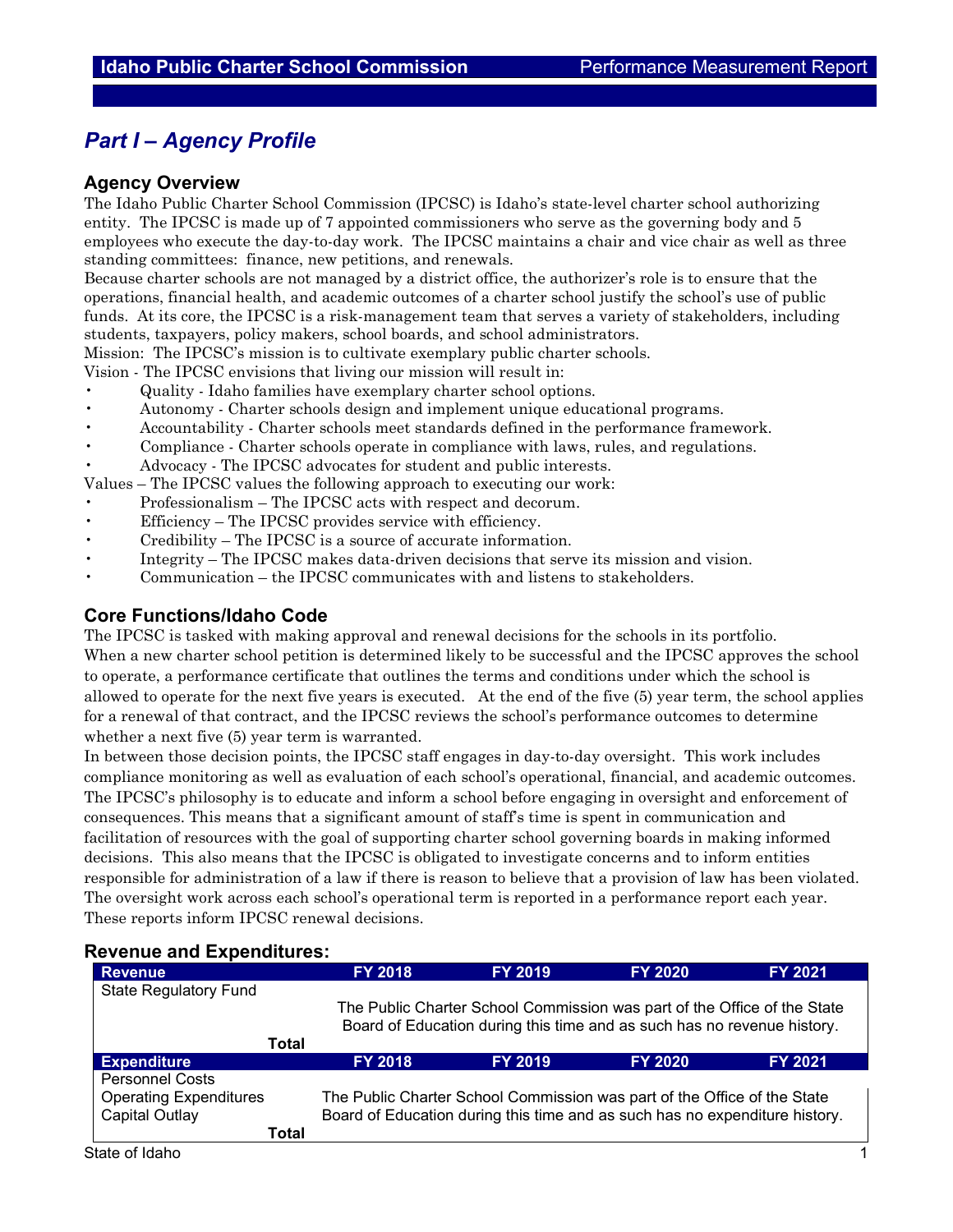| <b>Cases Managed and/or Key Services</b><br><b>Provided</b>                                                                                                          | FY 2018 | FY 2019 | <b>FY 2020</b> | FY 2021 |
|----------------------------------------------------------------------------------------------------------------------------------------------------------------------|---------|---------|----------------|---------|
|                                                                                                                                                                      |         |         |                |         |
| Number of schools for which the IPCSC<br>provides academic, operational, and<br>financial oversight, including site visits,<br>performance reports, and ops support. | 37      | 41      | 44             | 50      |
| Number of legal compliance<br>investigations that required more than<br>30 days to resolve.                                                                          | 3       |         |                |         |
| Number of new petitions considered<br>through a 12 week cycle.                                                                                                       | 5       | 8       | 5              | 5       |
| Number of renewal petitions considered<br>through a portfolio evaluation process.                                                                                    | 12      | 13      | 0*             | *Ω      |

## **Profile of Cases Managed and/or Key Services Provided**

\*Renewals are considered on a five-year cycle. No schools came due in 2020 or 2021, this number will not be 0 in any future year.

## **Performance Highlights:**

In the 2021 Legislative Session, S1115 was passed and signed into law, making IPCSC a standalone agency under the State Board of Education.

As a part of this process, the IPCSC identified the goals that have been set forth in the Strategic Plan and this report. Because the IPCSC has operated as a program that served as the sole provider of key services, data for these key services are included in this report. However, as the IPCSC adopted a strategic plan for the first time in June of 2021, data points for performance measures outlined below are not available.

# *Part II – Performance Measures*

| <b>Performance Measure</b>                                                                             |                                      | <b>FY 2018</b> | <b>FY 2019</b> | <b>FY 2020</b> | FY 2021 | <b>FY 2022</b> |  |
|--------------------------------------------------------------------------------------------------------|--------------------------------------|----------------|----------------|----------------|---------|----------------|--|
| Goal 1: The IPCSC will cultivate a portfolio of exemplary charter schools.                             |                                      |                |                |                |         |                |  |
| G1 Objective 1: The IPCSC will make data-driven decisions.                                             |                                      |                |                |                |         |                |  |
|                                                                                                        | G1 O1 Measure 1: Standard of Quality |                |                |                |         |                |  |
| All new charter school petitions                                                                       | achieved                             |                |                |                |         | New            |  |
| approved without conditions will meet                                                                  |                                      |                |                |                |         | measure        |  |
| all of the established standards of                                                                    | benchmark                            |                |                |                |         |                |  |
| quality.                                                                                               |                                      |                |                |                |         |                |  |
| All approved amendment requests                                                                        | achieved                             |                |                |                |         | New            |  |
| meet the applicable standards of<br>quality                                                            |                                      |                |                |                |         | measure        |  |
|                                                                                                        | benchmark                            |                |                |                |         |                |  |
| G1 01 Measure 2: Annual School Performance Reports                                                     |                                      |                |                |                |         |                |  |
| All schools whose renewal<br>applications are approved without<br>conditions meet all standards on the | achieved                             |                |                |                |         | New            |  |
|                                                                                                        |                                      |                |                |                |         | measure        |  |
|                                                                                                        | benchmark                            |                |                |                |         |                |  |
| school's most recent annual                                                                            |                                      |                |                |                |         |                |  |
| performance report.                                                                                    |                                      |                |                |                |         |                |  |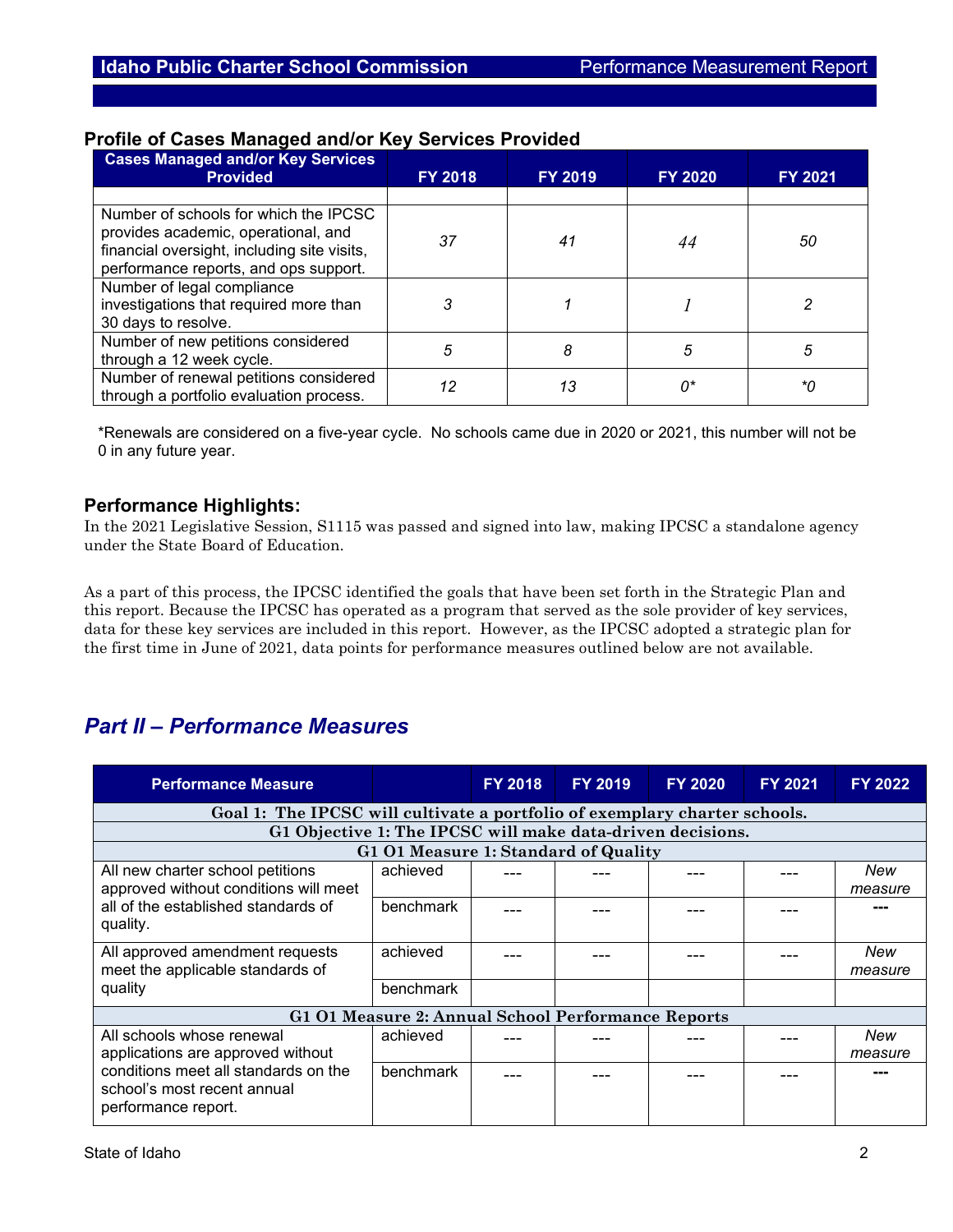| All schools whose renewal<br>applications are approved with                                                                                                           | achieved                                     | ---   | ---   | ---     | ---     | New<br>measure        |  |
|-----------------------------------------------------------------------------------------------------------------------------------------------------------------------|----------------------------------------------|-------|-------|---------|---------|-----------------------|--|
| conditions include conditions specific<br>to the unmet measures noted in the<br>school's most recent annual<br>performance report.                                    | benchmark                                    | ---   | ---   | $- - -$ | ---     | ---                   |  |
|                                                                                                                                                                       | G1 O1 Measure 3: Meeting Minutes             |       |       |         |         |                       |  |
| The IPCSC will engage in at least five<br>(5) professional development mini-                                                                                          | achieved                                     |       |       | ---     | ---     | New<br>measure        |  |
| sessions to be conducted at regular<br>commission meetings each year.                                                                                                 | benchmark                                    | ---   | ---   |         | ---     | ---                   |  |
|                                                                                                                                                                       | G1 Objective 2: Provide effective oversight. |       |       |         |         |                       |  |
|                                                                                                                                                                       | G1 O2 Measure 1: Performance framework.      |       |       |         |         |                       |  |
| 95% of IPCSC schools will meet or<br>exceed standard on all operational                                                                                               | achieved                                     |       |       |         | ---     | New<br>measure        |  |
| measures each year.                                                                                                                                                   | benchmark                                    | $---$ | $---$ | ---     | ---     | ---                   |  |
| 95% of IPCSC schools will meet or<br>exceed standard on all financial                                                                                                 | achieved                                     | $---$ | $---$ | ---     | $---$   | <b>New</b><br>measure |  |
| measures each year.                                                                                                                                                   | benchmark                                    | $---$ | $---$ | $---$   | $---$   | ---                   |  |
| 75% of IPCSC schools will meet or<br>exceed standard on all academic                                                                                                  | achieved                                     | ---   | $---$ | ---     | ---     | New<br>measure        |  |
| measures by 6/30/2025.                                                                                                                                                | benchmark                                    | $---$ | $---$ | $---$   | $---$   | ---                   |  |
|                                                                                                                                                                       | G1 O2 Measure 2: Complaint and Concern Log   |       |       |         |         |                       |  |
| IPCSC staff will log complaints and                                                                                                                                   | achieved                                     | ---   | $---$ | ---     | $---$   | New                   |  |
| notify the school of complaints                                                                                                                                       |                                              |       |       |         |         | measure               |  |
| received within 48 hours of receipt<br>(as per IPCSC policy).                                                                                                         | benchmark                                    | ---   | ---   | ---     | ---     | ---                   |  |
| IPCSC staff will work with the SDE<br>to determine a process by which a<br>member of the SDE can indicate<br>performance concerns to the IPCSC<br>before July 1 2021. | achieved                                     | ---   | $---$ | ---     | $---$   | New<br>measure        |  |
|                                                                                                                                                                       | benchmark                                    | ---   | $---$ | $---$   | $---$   | ---                   |  |
|                                                                                                                                                                       | G1 O2 Measure 3: Courtesy Letters            |       |       |         |         |                       |  |
| 95% of the concerns that cannot be                                                                                                                                    | achieved                                     |       |       |         |         | New                   |  |
| resolved within 30 days are engaged                                                                                                                                   |                                              |       |       |         |         | measure               |  |
| as a formal investigation and<br>documented via courtesy letters.                                                                                                     | benchmark                                    | ---   | ---   | ---     | ---     |                       |  |
| G1 Objective 3: Assist schools in achieving success with performance outcomes.                                                                                        |                                              |       |       |         |         |                       |  |
| G1 O3 Measure 1: Annual performance Reports                                                                                                                           |                                              |       |       |         |         |                       |  |
| Provide outreach to every school that<br>does not meet standard on one or                                                                                             | achieved                                     | ---   | ---   |         | ---     | New<br>measure        |  |
| more measure as reported on the<br>school's annual performance report<br>by February 15th each year.                                                                  | benchmark                                    | ---   | ---   | ---     | ---     | ---                   |  |
|                                                                                                                                                                       | G1 O3 Measure 2: School Survey Results       |       |       |         |         |                       |  |
| 95% of IPCSC schools will provide                                                                                                                                     | achieved                                     |       |       |         |         | New                   |  |
| feedback via an annual feedback                                                                                                                                       |                                              |       |       | ---     | ---     | measure               |  |
| survey.                                                                                                                                                               | benchmark                                    | ---   | $---$ | ---     | $- - -$ | ---                   |  |
| Goal 2: The IPCSC will advocate for student, taxpayer, and charter sector interests.                                                                                  |                                              |       |       |         |         |                       |  |